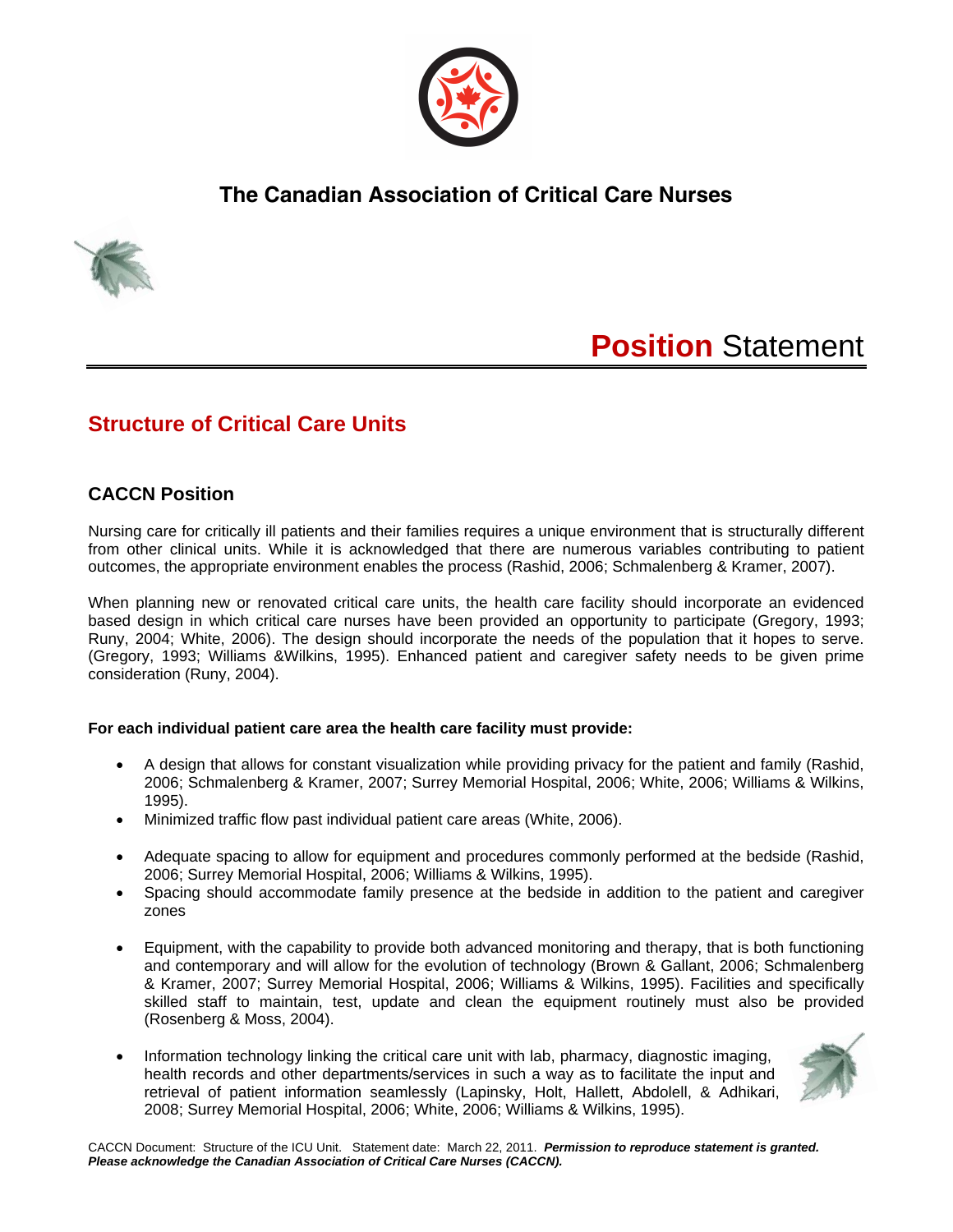- Equipment and supplies organized to ensure patient and caregiver safety and easy access (Gurses & Carayon, 2007; Rashid, 2006; Rosenberg & Moss, 2004; Runy, 2004; Surrey Memorial Hospital, 2006; White, 2006; Williams & Wilkins, 1995).
- Ability to provide for patient isolation including airborne infection isolation (Rashid, 2006; Rosenberg & Moss, 2004; Surrey Memorial Hospital, 2006; White, 2006).
- A method of direct nurse to nurse communication from within isolation rooms, in addition to the unit based call system.
- Private patient rooms to facilitate noise reduction, privacy, sleep quality and lower nosocomial infection rates (Brown & Gallant, 2006; Gurses & Carayon, 2007; Rashid, 2006; Surrey Memorial Hospital, 2006).
- Adequate lighting for caregivers to perform required tasks.
- As much natural light as good functional design allows, using windows where possible, to facilitate feelings of well-being for patients, family members and staff (Rashid, 2006; Surrey Memorial Hospital, 2006; White, 2006).
- Waste disposal systems that minimize staff and patient exposure to contaminants close to the bedside (Rashid, 2006; Surrey Memorial Hospital, 2006).
- When possible, toilets should be provided at each bedside
- Unrestricted unit access should be provided to sanctioned visitors while protecting the privacy of patients. (Rosenberg & Moss, 2004; Surrey Memorial Hospital, 2006; White, 2006; Williams & Wilkins, 1995).

#### **Family**

Unit and family waiting area design that allows the family to remain close to the patient to facilitate active involvement in the plan of care, throughout the duration of the patient's admission (Brown & Gallant, 2006; Rashid, 2006; Runy, 2004; Schmalenberg & Kramer, 2007; Surrey Memorial Hospital, 2006; White, 2006).

#### **Medication Area**

- Narcotics storage that meets Health Canada requirements
- Appropriate resources to ensure proper storage, preparation and dosing of unit prepared medications temperature controlled fridges, access to drug monographs, dosing charts etc.
- Area to prepare necessary medications that has adequate lighting, limited distractions/quiet (Rosenberg & Moss, 2004; Runy, 2004).

#### **Staff**

Equipment to facilitate the preservation of the health and safety of staff providing care, including but not limited to personal protective equipment, lifting devices and work surfaces at appropriate heights (Rashid, 2006; Surrey Memorial Hospital, 2006).

Staff lounge to allow for privacy and to assist the physical and mental restoration of the health care staff (Rashid, 2006; Surrey Memorial Hospital, 2006; Williams & Wilkins, 1995) An area with some degree of privacy that allows staff to consult with each other, or with patient families, regarding



CACCN Document: Structure of the ICU Unit. Statement date: March 22, 2011. *Permission to reproduce statement is granted. Please acknowledge the Canadian Association of Critical Care Nurses (CACCN).*